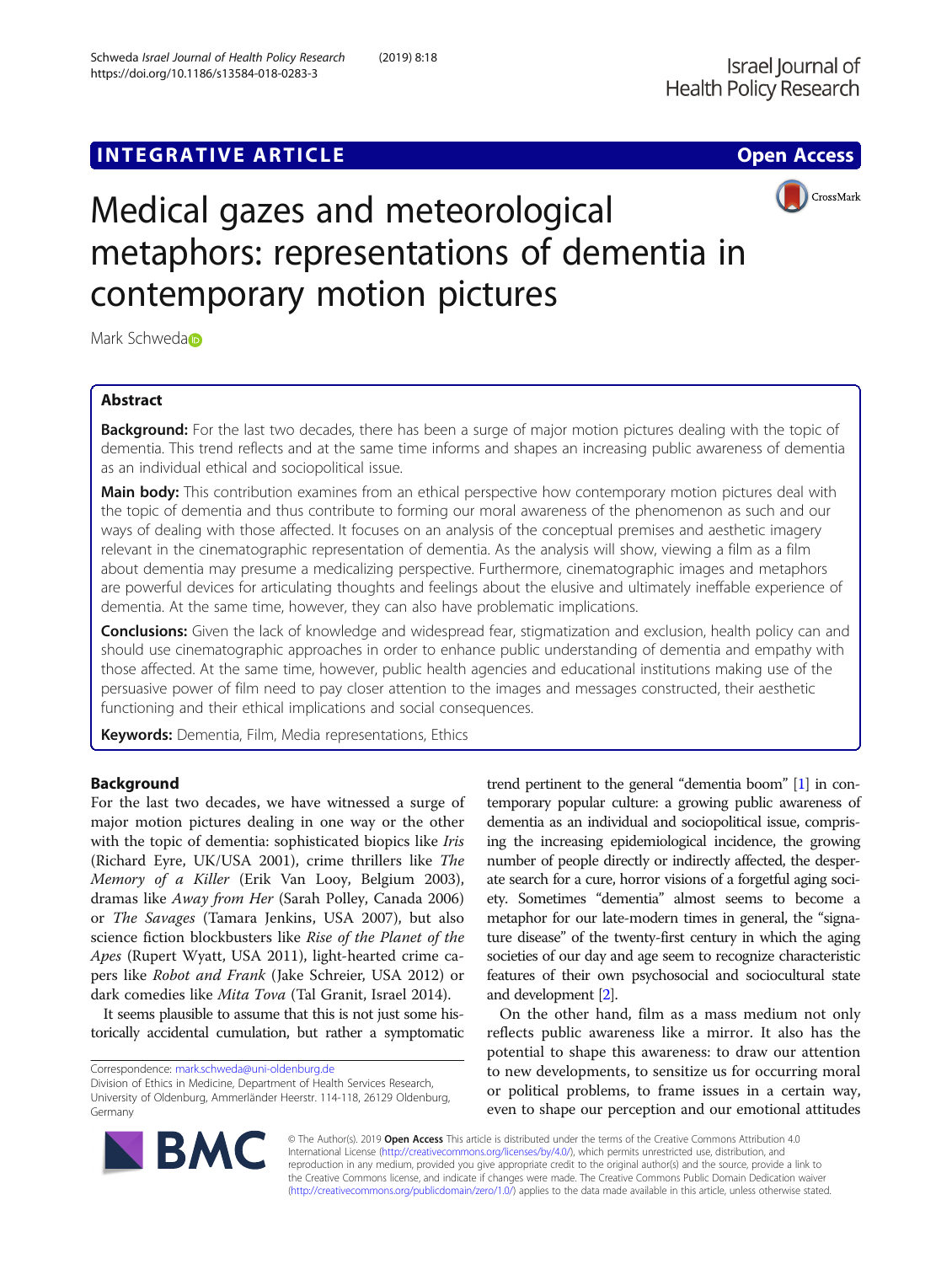towards them, thus influencing our way of dealing with things. Just speaking from the perspective of bioethics, it is well known how Miloš Forman's One Flew over the Cuckoo's Nest (USA 1975) drew public attention to problems of traditional authoritarian psychiatry, thus playing a pivotal role in popularizing the concerns of the antipsychiatry-movement [[3\]](#page-6-0). We also know how Michael Crichton's Coma (USA 1978) focused and formulated a widespread uneasiness with organ donation, creating iconic images for common fears surrounding the developing organ transplantation system [\[4\]](#page-6-0). Or how Jonathan Demme's mainstream movie Philadelphia (USA 1993) helped to promote sympathy for and acceptance of people with HIV/AIDS among the general public [[5](#page-6-0)].

Of course, this "transformational" potential of film to provide information, influence views and attitudes, and raise medicine and healthcare issues to the public agenda, has not gone unnoticed in the academic and political sphere. In fact, it is located at the core of approaches of "entertainment education" in health communication that have evolved since the 1950s [[6\]](#page-6-0). The essential idea is to design communication strategies involving mass media messages that both entertain and educate, thus using entertainment to raise awareness, improve knowledge, and induce behavioral and social change [\[7\]](#page-6-0). Entertainment education has been implemented and developed all around the world, giving rise to a variety of theoretical and methodological approaches. Examples comprise the employment of radio programs, soap operas, and telenovelas as well as feature movies to address issues of domestic violence and safer sex in India or Latin America, HIV/AIDS prevention in Africa, or breast and prostate cancer in the US (for an overview, see [[8\]](#page-6-0)). In recent years, one notable area of application has been the fight against stereotypes and stigmatization in the context of mental illness [\[9](#page-7-0)].

Against this backdrop, the contribution at hand explores from an ethical point of view how recent motion pictures deal with moral issues in the context of dementia (some of the following considerations were initially developed in [\[10](#page-7-0)]). The leading question is in which way these pictures might actually contribute to forming our moral awareness of the phenomenon. The main line of argument focuses on recent Anglo-American and continental movies dealing with dementia and only refers to a handful of selected exemplary scenes. But when is a film actually a film about dementia? The first section considers this seemingly obvious question before the second goes on to examine the cinematographic language that is employed to visualize issues of dementia, taking a closer look at one of the most dominant kinds of dementia images which could be termed "meteorological imagery". Finally, this example of "meteorological imagery" will be used to discuss ethical implications of the

cinematographic staging of dementia for public perceptions of the phenomenon as such and the ways of treating affected persons, also drawing conclusions for the potentials and problems of using popular movies in public health communication in the context of dementia.

## Medical gazes – When is a film actually a film about dementia?

In the biopic *The Iron Lady* (UK/France 2011), starring Meryl Streep as former British prime minister Margaret Thatcher, the frame narrative shows Thatcher as an old woman looking back on significant stages of her life and political career. Even before the movie came out, it had already sparked intense public and political controversy: Fellow members from Thatcher's conservative party found it distasteful and degrading that their great icon seemed to be depicted as a senile and disturbed old woman [[11\]](#page-7-0). And critics from the political left objected – conversely – that Thatcher was shown in a softening, humanizing light, promoting sympathy and blinding out the more disagreeable aspects of her political persona [[12\]](#page-7-0). Either way, the consensual underlying conviction in both camps was that the film shows Thatcher as a person with dementia, that it is actually a film dealing with dementia.<sup>1</sup>

Against this backdrop, it appears at least remarkable that the movie itself actually never even makes any explicit mention of dementia. No one ever uses the word or similar expressions. The protagonist is not clinically diagnosed or openly addressed as having dementia. Even in a scene that plays in a doctor's office after a medical examination, no clear statements about Thatcher's state of health are made. In fact, this very scene eventually culminates in a rhetorically elaborate monologue of the former prime minister on the superior power of thought over human existence. As we will see, this already points to the central problem: We ultimately cannot even understand the films basic dramaturgic premise and "message" properly as long as we interpret it in the medical terms of dementia.

There are at least three scenes commentators refer to in claiming the film shows a Margaret Thatcher suffering from dementia. The first one is the opening scene, introducing the old Margaret of the frame narrative. It shows an elderly woman shopping for milk in a grocery store. She appears a bit insecure and out of touch with present day business and hustle: She hesitates regarding the wide range of dairy products in the refrigerated shelves. She is obviously offended by the discourteous behavior of a young customer. When she sees the newspaper headline on Islamist terror attacks, she seems to have difficulties to classify the events. And upon learning at the counter what a pint of milk costs, she reacts with disbelief.<sup>2</sup>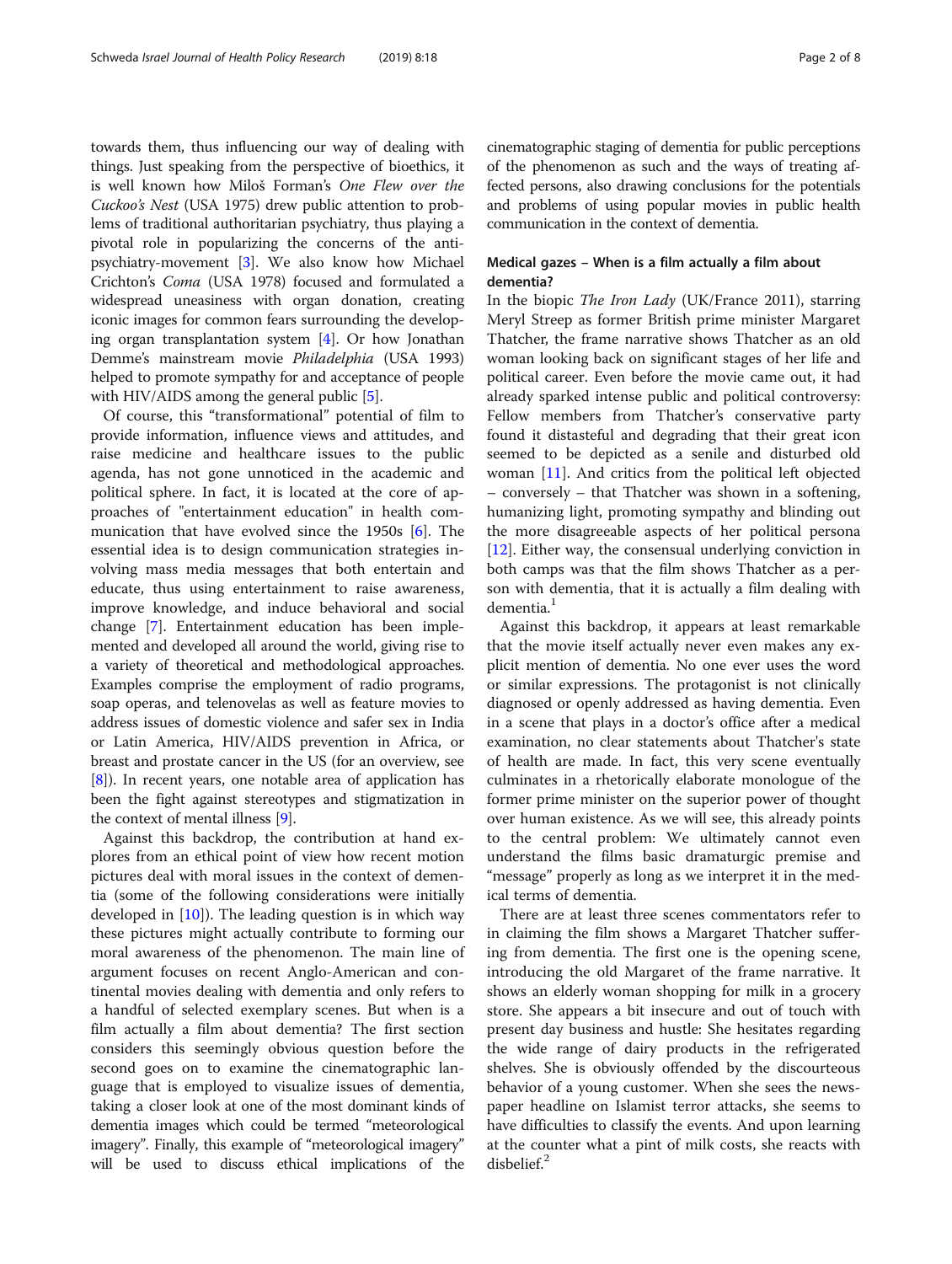Another scene from the movie's first minutes shows Thatcher at the breakfast table vis-a-vis her husband Denis. The two of them have what seems like a longtime couple's casual dialogue over breakfast, discussing the rising prices of dairy products and quipping about possibly having to economize and sublet a room. However, when the household help enters the kitchen, we suddenly see the scenery from her perspective and realize that Margaret is actually sitting at the table alone, the implication being that her dialogue partner was nothing more than a figment of her own imagination. This scene provides the second and apparently most important evidence named for Thatcher's dementia: She frequently talks to her recently deceased husband Denis. In fact, this turns out to be one of the central dramaturgic devices of The Iron Lady: Throughout the whole movie, we see the old Margaret Thatcher reviewing and commenting significant points in her former life and political career as well as her present situation in long conversations with her deceased spouse.

The third scene shows the former prime minister in a dialogue with her daughter Carol: She is sitting at the dressing table in her bedroom while Carol takes her to task about leaving the house alone. Thatcher reacts irritated and surly to these concerns and reproaches her daughter about having nothing better to do with her life than making a fuss about her old mother. In the background, we see Denis sitting on the bed with a towel turban around his head, completing a crossword puzzle and asking for a word with nine letters that describes the unwillingness to change course. In this scene, we see the old Margaret Thatcher displaying – and actually spelling out – the primary character trait repeatedly named as evidence for her dementia in the reviews: She is obstinate, stubborn and grumpy, and does not comply with her closer social surrounding's expectations.

This sums up some of the evidence named for The Iron Lady being a film about dementia: Its protagonist is an old woman who is out of touch with present life, talks to her dead husband and behaves in an erratic and grumpy manner. Regardless of how these points would be evaluated in a clinical diagnosis, dementia is by far not the only possible explanation. Some of the behavior in question actually appears quite understandable and sensible. Being out of touch is what can happen when older people disengage from active participation in public life [[13\]](#page-7-0). Continuing the dialogue with the great love of one's life, longtime companion and confidant, even after their death, is something many widowed people are reported doing and probably a healthy coping mechanism in the process of bereavement and grieving [\[14](#page-7-0)]. And being obstinate is not really a completely unfamiliar trait in Thatcher's public personality, but rather the one quality she was often praised for during her active

political career, a trait that actually helped earn her the title "Iron Lady" in the first place  $[15]$  $[15]$  $[15]$ .<sup>3</sup>

Against this backdrop, the persistent classification of the film as a film about dementia is in need of explanation. On closer inspection, it actually might be much more significant for the perspective of the audience, the recipients themselves, than for the film's own intrinsic intention, structure, and message. Thus, the reviews illustrate that the word "dementia" is no longer just a technical scientific term reserved for the medical profession. It has found its way into public discourse and everyday life where it seems to be used in a rather broad and sweeping way, applying to any kind of behavior in older people that may be perceived as strange and erratic. It seems plausible to take this as yet another symptom for the medicalization of aging frequently noted in social gerontology: The expansion of the "medical gaze", the medical perspective and jurisdiction, into the realm of old age, describing its manifestations in medical terms and turning its peculiarities into pathologies [\[16\]](#page-7-0).

Of course, one objection comes to mind immediately: It is commonly known from media reports that the real Margaret Thatcher was actually dealing with cognitive impairment in her later years [\[17](#page-7-0)]. Maybe it is this knowledge that informs our perspective on the movie and justifies our assumption that the protagonist is suffering from dementia, as well. Surely, this objection has its point. However, not only does the film itself not provide sufficient grounds for the dementia interpretation. Indeed, its fundamental dramaturgic premise and message as a cinematic piece of art cannot be adequately understood, at all, as long as we regard it in the medicalizing perspective of dementia. The Iron Lady simply does not make sense when viewed as a "dementia movie". The protagonist is not really cognitively impaired. After all, the whole plot is recapitulated from her point of view. And at its heart is not a story of cognitive decline, but a psychological conflict: The old Margaret Thatcher is struggling with loss, the loss of her political power, her public splendor, her lifelong companion. The central drama is not about her forgetting the past, but rather about her trying to let go of the past in order to be able to live on in the present.

This conflict culminates in Margaret's relationship to her deceased husband: On one hand, she clings to Denis as her most important lifelong contact person, companion and confidant. On the other, she knows she has to let go of him in order to sustain her sense of reality and live in the here and now. A recurring plotline is that she is supposed to sort out Denis' old clothes and give them away to a charity. She makes several attempts, but never quite succeeds, until the very end, the film's final "showdown". In this core scene, we see Margaret eventually packing Denis' things in a frantic overnight cleanup and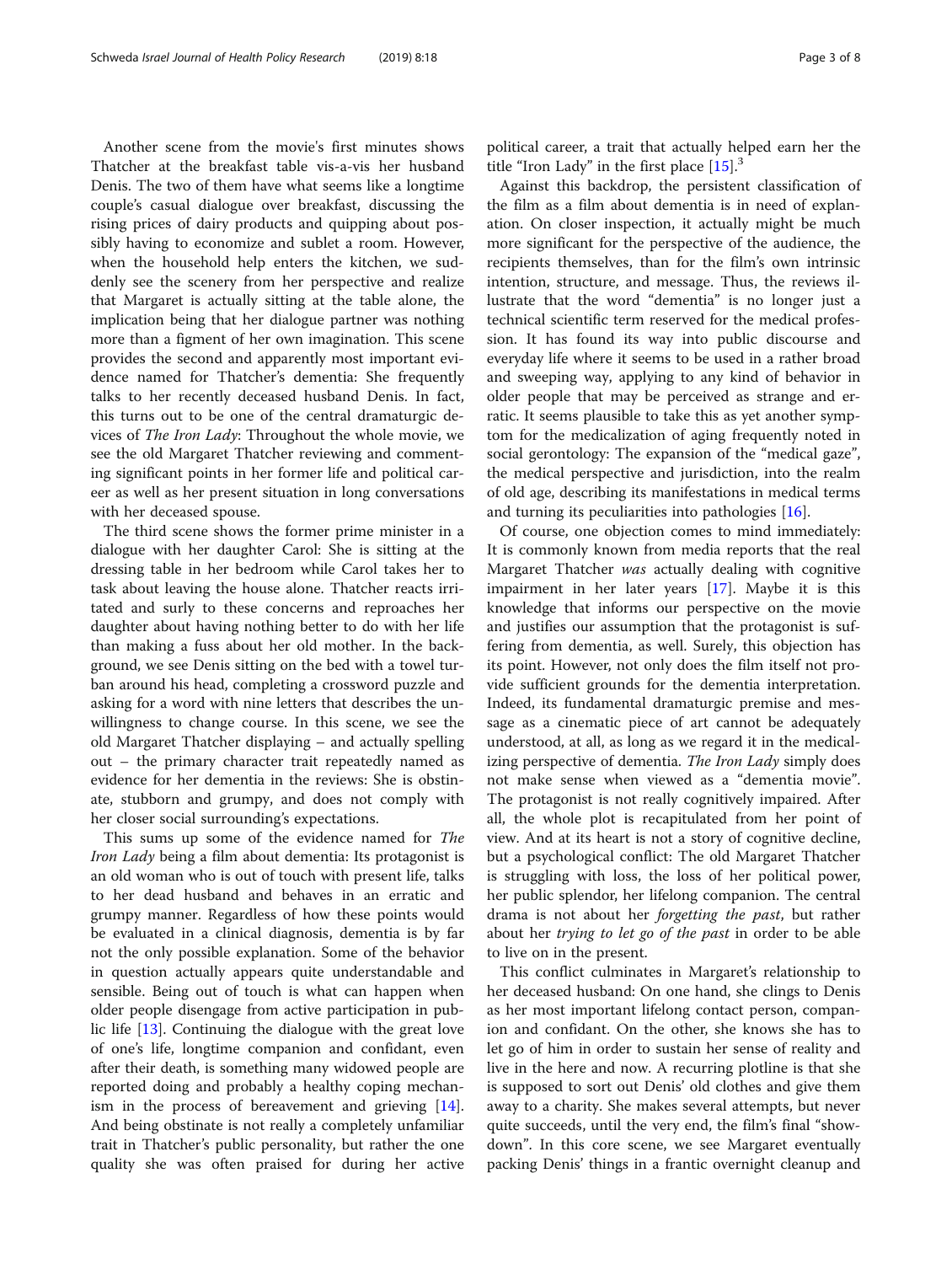ultimately saying goodbye to her deceased husband who vanishes in a white flash. The very last scene of the film then shows her in a quiet and peaceful mood in the kitchen of her house, rinsing a tea cup over the sink, listening to the birds outside and looking out the window at children playing in the street. She has let go of the burdens of the past and lives in the present now. "I won't go anywhere today", she tells her assistant.

# Meteorological metaphors – How is dementia depicted in the movies?

Regardless of the different interpretations of The Iron Lady, the question is how movies that explicitly and decidedly deal with dementia treat their subject matter. Clearly, in an essentially visual art form like film, imagery plays a constitutive role. In general, images have a particular relevance and significance whenever we are dealing with phenomena or experiences for which there is no established conceptual scheme. Their specific significance in this context results from transference: They draw an analogy between a subject matter at hand and some other area of reality which does not necessarily have any obvious relations to it, thereby connecting the unknown to the already known and thus creating a metaphorical context of interpretation in which we are able to form an understanding of the matter at hand [\[18\]](#page-7-0).

The inner world of a person with advanced dementia arguably constitutes such an inaccessible, elusive dimension of reality. Indeed, films dealing with dementia often come up with a great variety of images, a whole "pictorial language" trying to capture how it must be like to be affected by the syndrome (for the following overview, see [\[19](#page-7-0)]). For example, there are "structural metaphors" employing complex ideas such as the "journey" or the "path into forgetfulness", the "loss of self" or the "return to childhood". There are also "orientational metaphors" alluding to spatial coordinates and directions such as the "decline" or "slide into darkness". Finally, there are "ontological metaphors" describing the effects of dementia by reference to concrete entities such as "empty shells". One rather dominant kind of imagery that can be found throughout many cinematographic representations of dementia could be called "meteorological imagery" since it draws its images for dementia from the sphere of weather and atmospheric phenomena: fog like in Iris (2001), snow in all its variations like in Away from Her (2007), rain, like in Small World (2012), or twilight, like in The Notebook (2004).

On one hand, this "meteorological imagery" makes reference to a broad and longstanding tradition of philosophical and theological thought which employs optical metaphors for cognitive processes [\[20](#page-7-0)]. Thus, already in Plato's theory of knowledge, cognition is described in terms of visual perception, as seeing the ideas, that is,

the very essence of things, with the mind's eye. Neoplatonic philosophy develops a whole vocabulary describing degrees of being and nothingness, truth and falsehood, in terms of light and darkness. Christian thought keeps this optical imagery and merely shifts the light source. Thus, in Augustin's Confessions, true knowledge comes from as a form of higher, divine illumination. And these are not just some old notions outdated by scientific progress. Also in modern times, the whole epistemological discourse is outright obsessed with optical metaphors, starting from Descartes' idea of evidence as a basic feature of true knowledge, a "clear and distinct" mental representation of things. Indeed, it is the modern age that has often been defined in terms of a whole philosophical program, movement and epoch using one prominent optical metaphor as its signature emblem: Enlightenment, explicitly setting itself apart from an allegedly "dark" medieval age. The optical imagery also pervades our everyday language and popular discourse, for example when we say something is "clear", "apparent" or "obvious", when we have an "insight", or "something dawns on us".

The meteorological imagery of dementia builds on this long standing tradition of optical metaphors and develops it further. Where truth is light and cognition is visual perception, declining cognition can be symbolized as the impairment of this visual perception by meteorological phenomena: fog hampering our view and making the sight of things increasingly diffuse; rain running down a window pane, letting the outside world appear blurred and unrecognizable; falling snow that slowly covers a landscape, hiding everything under a layer of white and thus making all objects indiscernible; clouds obscuring the sun and keeping away its light, thus dimming down the whole scenery and casting large shadows; the twilight at dusk in which objects begin to lose their clearly defined familiar shape and slowly sink into darkness. This meaning and function of meteorological imagery can be illustrated exemplarily with a scene from Small World, a German-French co-production from 2010 directed by Bruno Chiche and starring Gerald Depardieu and Anna Maria Lara. In this film, Depardieu plays an older man who suffers from memory loss. He gets increasingly detached from present day life and returns to the places of his childhood world. In one scene, the snow has set in and draws him outside one night: We see snowflakes falling in front of a window pane, maybe symbolizing a last barrier of the inner sense of personality and self-awareness against the diffusion of the drifting snow. In a counter-shot, we now look – together with the protagonist – through the window and into the darkness outside. His reflection in the window pane gets lost as soon as he steps outside. He is fascinated by the flying snowflakes, but at the same time, they distract him from seeing the real world around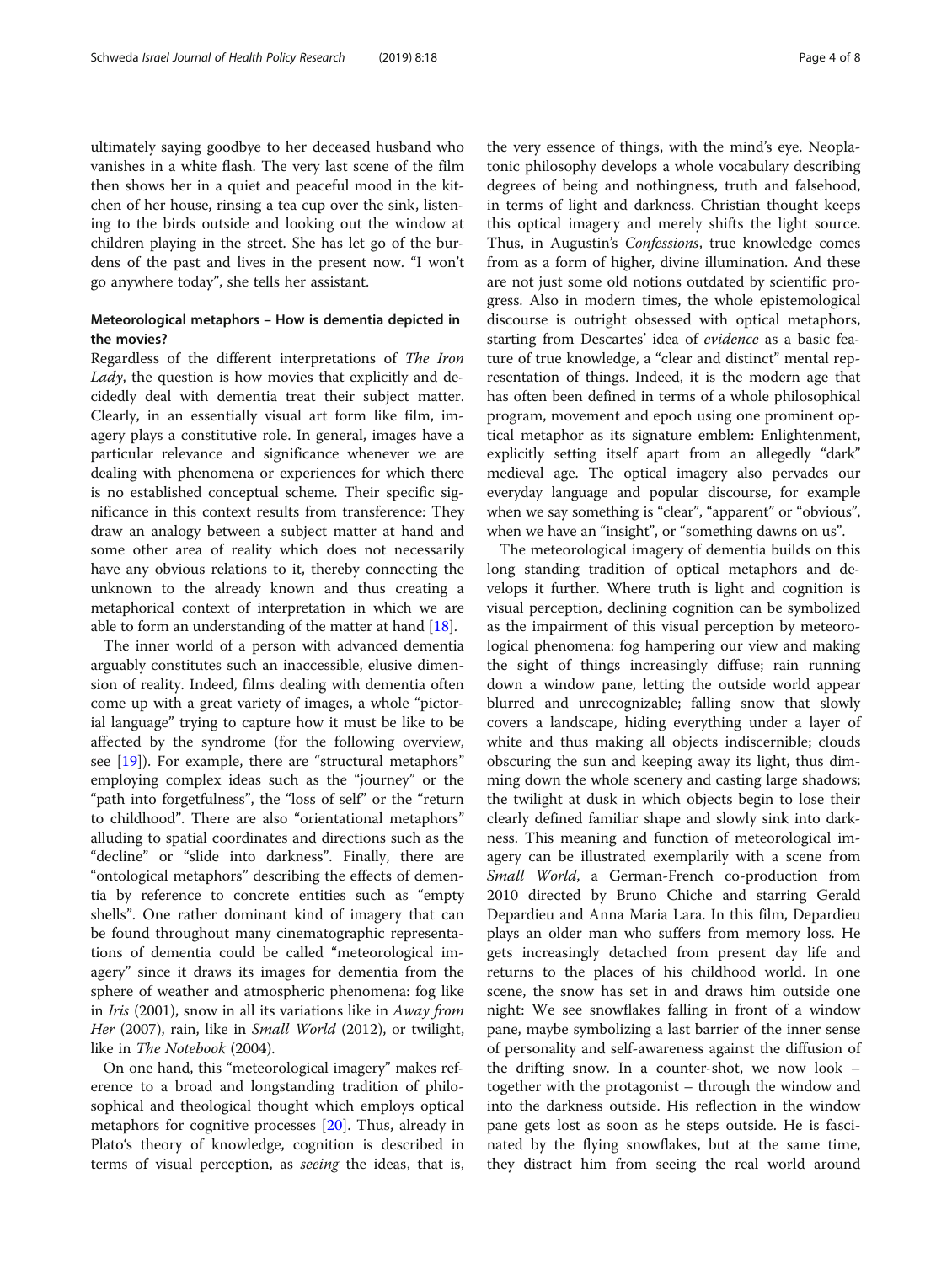him. He loses orientation, the camera moving around him in circles. In the next shot, the snow flurry gets more intense. The protagonist is already outside the city, walking through a snow covered landscape that no longer shows any houses or other familiar discernible objects. Darkness now impedes eyesight, also for the viewer. The falling snow has the effect of covering the protagonist's tracks so that he will eventually not be able to trace his way back home. He gets lost in the snow covered woods. Disoriented, isolated and freezing, he sinks to the ground.

## "Into the sunset" – Ethical implications of cinematic framings of dementia

Metaphors are important. They draw an analogy between a subject matter and some otherwise unrelated sphere of reality, suggesting that both are similar in a particular respect. Thus, they connect the unknown to the already known, helping us form a basic understanding of the matter in question, especially where we still lack clear concepts. At the same time, however, such images can also be problematic. The figurative sphere has its own internal structure and logic beyond the point of comparison, and this "excess of metaphorical meaning" [[21\]](#page-7-0) can superimpose itself on the literal sphere and suggest inadequate descriptions and conceptions. This distortive effect of metaphorical excess meaning might also be at work in meteorological imagery and its implications for our perception of dementia.

To illustrate this point, it is worth returning to Margaret Thatcher and one of her old political friends, former US-president Ronald Reagan. Both are not only widely regarded as figureheads of the neoliberal movement that radically changed the postwar global social and economic order up to this day [\[22](#page-7-0)]. They actually also shared a similar personal fate. When Reagan was diagnosed with Alzheimer's in 1991, he issued a now famous farewell letter, saying goodbye to the American people in the double sense of withdrawing from the public eye, and at the same time expecting to lose sight of the real world, himself. It is commonly known that before Reagan went into politics, he had been a famous Hollywood actor from the 1930s to 60s, starring in over 60 movies. And indeed, in the final lines of his farewell letter, he makes a reference to this past in the film industry, employing a classic movie image to describe what now lies ahead: the "journey into the sunset". The lines read: "I now begin the journey that will lead me into the sunset of my life. I know that for America there will always be a *bright dawn* ahead." [\[23](#page-7-0)]. Here, Reagan proves once more a master of political communication. He picks up a classic image from Western movie finales, the cowboy riding into the sunset, with its allusions to all-American frontier-mythology of heading west and into a new tomorrow. At the same time, he blends this image with

the meteorological imagery of dementia, the fading light at dusk, impeding visual perception and making things lose their shape until they vanish into darkness.

When Reagan died in 2004, his old friend Margaret Thatcher gave one of the eulogies at his funeral service.<sup>4</sup> The speech honors the former president's character and political virtues and pays tribute to his role and achievements during the Cold War era. At the end, Thatcher actually takes up the sunset motif from Reagan's letter and adds yet another layer of meteorological imagery:

"For the final years of his life, Ronnie's mind was clouded by illness. That cloud has now lifted. He is himself again – more himself than at any time on this earth. For we may be sure that the Big Fella Upstairs never forgets those who remember Him. And as the last journey of this faithful pilgrim took him beyond the sunset, and as heaven's morning broke, I like to think – in the words of Bunyan – that 'all the trumpets sounded on the other side'. We here still move in twilight. But we have one beacon to guide us that Ronald Reagan never had. We have his example." [[24](#page-7-0)]

Apparently, this passage is replete with meteorological metaphors. The cinematographic scenery of the journey into the sunset evoked in Reagan's letter is amended by clouds and twilight and thus tied back to the political topos of the Cold War as a battle between light and dark, good and evil. At the same time, the meteorological metaphors of light and dark are interwoven with Christian ideas of heaven and earth, this world and the afterworld, death, resurrection and eternal life. They give the whole image a stronger religious layer of meaning and Reagan himself the aura of a spiritual leader and almost messianic savior.

When we see how cinematic imagery can thus pervade into real life and public discourse, the seemingly academic issue of metaphorical excess meaning becomes eminently practical: It might actually have ethical implications and consequences for the way we perceive dementia and treat those personally affected. With reference to the example just described, I would like to point out – hypothetically – two possible kinds of consequences:

Within the framework of meteorological imagery, dementia is primarily framed in terms of cognition: Truth is light, seeing is cognition, and meteorologically impeded sight represents cognitive decline. "His mind is clouded by illness", as Thatcher has it, with the imagery of "roaming in twilight" and "beacons of light to guide us" further emphasizing the suggestion that dementia is ultimately all about losing cognitive orientation in the world. This cognitivistic framing reflects the general negative image of dementia in a "hypercognitive society" [[25\]](#page-7-0): First of all, while the meteorological imagery focuses on cognitive processes and their impairment, other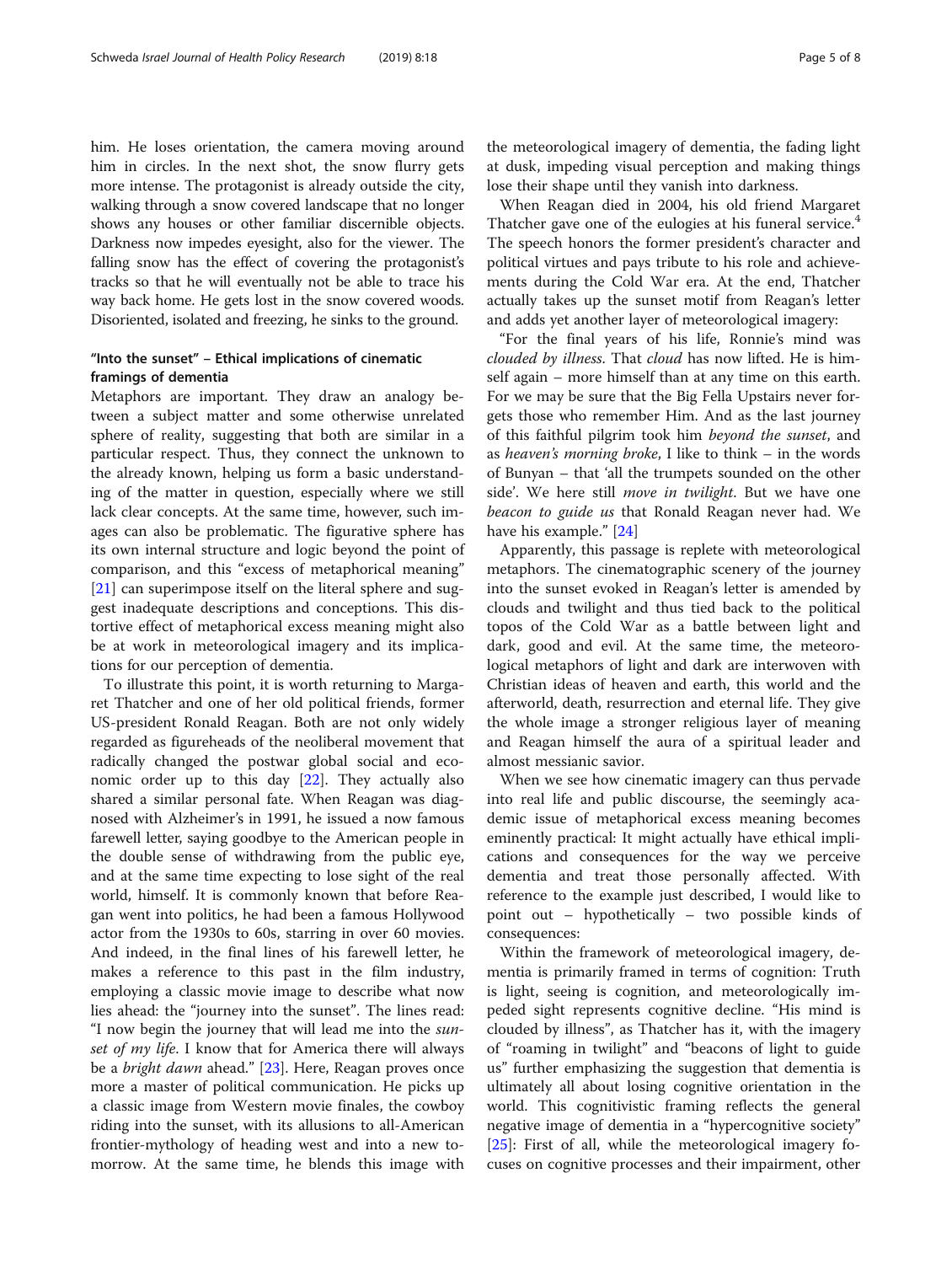aspects are likely to be "overlooked". Thus, manifestations of dementia in the physiological, emotional or social domain are rather neglected. As a result, the focus rests on the one area where dementia can hardly be described in other terms than as failure, decline and degeneration. Of course, no one denies that dementia is an essentially negative experience. But in the cognitivistic perspective, even minor positive aspects are likely to be ignored or marginalized, e.g., increased receptiveness on the level of sensual experience and delight or the discovery of a new emotional intimacy of relationships often reported from caring family members. In consequence, the one-sided deficit oriented perspective suggested by meteorological imagery might reinforce and promote overly negative images of dementia as just one long "journey into darkness".

Meteorological imagery also has a tendency to depict dementia as an external force, an alien power that befalls a person from the outside: Clouds, snow, fog or darkness crawling over the affected persons' minds, surrounding them and at the same time isolating them from the rest of the world. This externalization actually has the implication that dementia is separated from the affected person, herself. As Thatcher's eulogy for Reagan indicates, such a perspective can have odd consequences. The idea that someone's "mind is clouded by illness" suggests that it still remains inherently intact behind the cover of clouds or fog and thus can be restored as soon as this veil is removed. "[H]e is himself, again", as Thatcher puts it in view of Reagan, once the "clouds" of dementia have "lifted". The experience that dementia actually constitutes an inherent and irreversible change of personality, some would even say a disintegration of personhood itself, at least as we know it, cannot be expressed within this metaphorical framework. In consequence, the meteorological perspective might not be able to do justice to the affected persons' internal condition and constitution. It might actually lure us into seeing and addressing not so much the person with dementia, herself, but instead rather the alleged "inner" "actual", "proper" person supposed to be locked somewhere behind or within the "shell" of the "demented self". Dementia then appears as some sort of deceptive façade, a veil hiding the real individual within. Measuring someone's actual present state against the ideal image of some long lost person under these metaphorical premises, it is hard to imagine how our view on the actual person with dementia could not be colored by sentiments of disappointment, impatience, and even reproach.

# Conclusions: Ethical considerations and implications for health policy

Film can be a valuable form of dealing with new developments and experiences in the field of medicine and healthcare. With its multidimensional combination of visual, auditory and verbal strategies and its manifold cognitive as well as affective impacts, it has an unparalleled potential for informing and shaping public awareness and changing personal attitudes or even behaviors [[26\]](#page-7-0). In consequence, motion pictures have been increasingly discovered as a didactical tool in medicine and bioethics [\[27](#page-7-0)] and as a powerful instrument in public health information and policy campaigns [\[28](#page-7-0)].

Cinematographic images and metaphors can be especially important to grasp elusive phenomena and articulate complex thoughts and feelings. This becomes particularly relevant when there is no established conceptual scheme of things as is the case with the subjective experience of mental health conditions and cognitive impairments such as dementia. Here, film can actually help laypeople, relatives and healthcare professionals to form and express an idea of what it may be like to be affected. Thus, given the common lack of knowledge and widespread fear, stigmatization and exclusion, health policy can and should use cinematographic approaches to enhance public understanding of dementia and empathy with those affected [[10](#page-7-0)].

By appealing to affective and emotional levels of experience, cinematographic accounts can especially highlight non-medical aspects of and approaches to dementia and dementia care. At the same time, however, it is necessary for filmmakers, knowledge multiplicators and audiences to reflect the role the recipient perspective plays in viewing a film as a film about dementia and a character as a person with dementia. In particular, this can raise awareness for the medicalizing tendencies at work in an all too broad and undiscerning application of the dementia terminology, as well as for its limitative effects on the perception of situations and events. As the case of The Iron Lady shows, the "medical gaze" can effectively prevent us from understanding what is really going on with older people – in film as well as in reality [\[10](#page-7-0)].

Furthermore, we must be careful not to surrender all too readily and uncritically to the suggestive appeal of the figurative sphere. While dementia and dementia care are highly ambivalent and complex experiences, we saw that prominent media representations have a tendency to promote misleading and negative public understandings and attitudes [[29](#page-7-0), [30\]](#page-7-0). Therefore, public health agencies and educational institutions capitalizing on the persuasive power of cinematographic approaches need to dedicate closer attention to the images and messages constructed in media discourses and especially in mass media such as film, their functioning and implications, and their practical consequences. In this sense, there are ethical limits to the strategic exploitation of "oblique persuasion" in this context  $[31]$  $[31]$ . Instead, health communication has to pursue a decidedly reflective and critical approach that is sensitive to the implications of cultural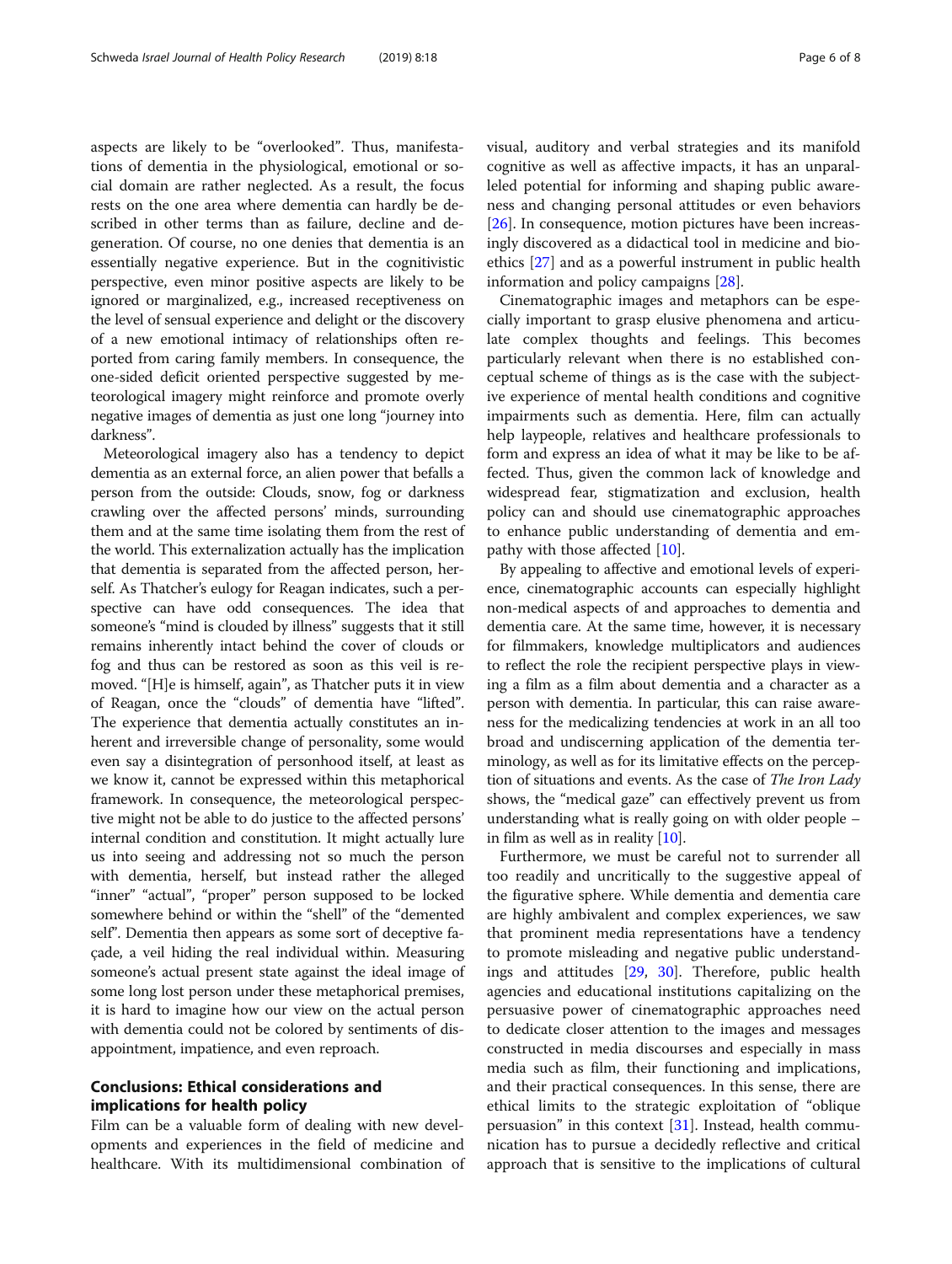<span id="page-6-0"></span>metaphors and supports the detection and analysis of inaccurate and stigmatizing views and images of dementia and those affected. Indeed, studies in the context of mental health indicate that the fight against stigma may be more effective when the persuasive power of motion pictures is systematically combined and counterbalanced with educational supplements [\[9\]](#page-7-0).

Finally, going beyond these critical considerations, we also have to pave the way for positive, constructive approaches. This means that we need to develop innovative strategies and provide sufficient resources for encouraging and promoting a more adequate consideration of dementia in popular motion pictures as well as in the mass media in general. Of course, the crucial question here is who gets to decide what an adequate consideration of dementia looks like. In the field of entertainment-education, the general problem of achieving consensus over the definition of desirable, "prosocial" contents in modern pluralistic societies has been discussed at length [[31\]](#page-7-0). Regardless of the concrete outcomes, one minimal procedural condition definitely should be that those directly affected get to have a say in the discussion. This means that we have to consider possibilities of including directly affected people themselves in the political debate and consultation as well as in the campaign design [[32](#page-7-0)]. This participatory approach is not only a normative requirement of policy making in modern liberal democracies that call for the inclusion of those affected in public deliberation and decision making processes. It also appears to be an obvious and viable way to explore new, alternative representations and eventually draw a richer, more comprehensive and multifaceted picture of living with dementia in the public sphere [[33,](#page-7-0) [34](#page-7-0)].

## **Endnotes**

<sup>1</sup>The controversy also attested to the enduring impact of Margaret Thatcher on the collective memory of the British public. After all, her active political career had already been over for 20 years at that point. Interestingly, a medical study had already shown in the 1980s that British dementia patients' memories of Thatcher tended to be more vivid and persistant than those of any other prime minister in recent history and even the Queen. The authors conclude: "We can only say that somehow Mrs. Thatcher has given an item of knowledge to demented patients that they would otherwise have lacked: she reaches those parts of the brain other prime minis-ters could not reach" [[35\]](#page-7-0).

<sup>2</sup>This is in fact quite allusive. Abolishing free school milk in the 1970s earned the then-education secretary the nickname "Thatcher the milk snatcher". And in her days as prime minister, she often stressed that as a grocer's daughter, she knew the price of a pint of milk,

implying that she was still in touch with everyday life and the concerns of ordinary people.

 ${}^{3}$ Her public reply to those demanding a "U-turn" of her fiscal policies on a Tory congress in 1980 has almost become proverbial: "You turn if you want to; the lady's not for turning!" $([15]$  $([15]$ , p. 195).

 ${}^{4}$ It is an odd sideline of this story that at that time, Thatcher herself had suffered several minor strokes and had been advised not to talk live in public, anymore, so that the speech had been videotaped months before, when Reagan was still alive.

#### Acknowledgements

The author would like to thank the participants of the Minerva German-Israeli Workshop on Dementia (June 4-6th 2017 at Kibbuz Tzuba) for valuable inputs on an earlier version of this paper. I would particularly like to thank Prof. Haim Hazan for kindly sharing his insightful thoughts on metaphors, aging and dementia.

## Funding

The author received no funding for this study.

#### Availability of data and materials

Not applicable

#### Authors' contributions

The author read and approved the final manuscript.

## Ethics approval and consent to participate

Not applicable.

#### Consent for publication

Not applicable.

#### Competing interests

The author declares that he has no competing interests.

## Publisher's Note

Springer Nature remains neutral with regard to jurisdictional claims in published maps and institutional affiliations.

## Received: 20 December 2017 Accepted: 27 December 2018 Published online: 20 February 2019

#### References

- 1. Swinnen A, Schweda M. Popularizing dementia: public expressions and representations of forgetfulness. In: Swinnen A, Schweda M, editors. Popularizing dementia: public expressions and representations of forgetfulness. Bielefeld, transcript; 2015. p. 9–20, here p. 10.
- 2. Zeilig H. Dementia as a cultural metaphor. Gerontologist. 2014;4:258–67.
- 3. Hansen JB. Does film keep anti-psychiatry alive? Aesthetic knowledge of mental illness and institutions. Res Rhetorica. 2015;4:30–7.
- 4. Belling C. The living dead: fiction, horror, and bioethics. Perspect Biol Med. 2010;53:439–51.
- 5. Sendziuk P. Philadelphia or death. GLQ. A journal of lesbian and gay studies. 2010;16:444–9.
- 6. Singhal A, Rogers EM. The status of entertainment education worldwide. In: Singhal A, Cody MJ, Rogers EM, Sabido M, editors. Entertainment-education and social change. History, research, and practice. Mahwah, NJ: Lawrence Earlbaum associates; 2004. p. 3–20.
- 7. Sood S, Menard T, Witte K. The theory behind entertainment-education. In: Singhal A, Cody MJ, Rogers EM, Sabido M, editors. Entertainment-education and social change. History, research, and practice. Mahwah, NJ: Lawrence Earlbaum associates; 2004. p. 139–72.
- 8. Storey D, Sood S. Increasing equity, affirming the power of narrative and expanding dialogue: the evolution of entertainment education over two decades. Critical Arts. 2013;27(1):9–35.